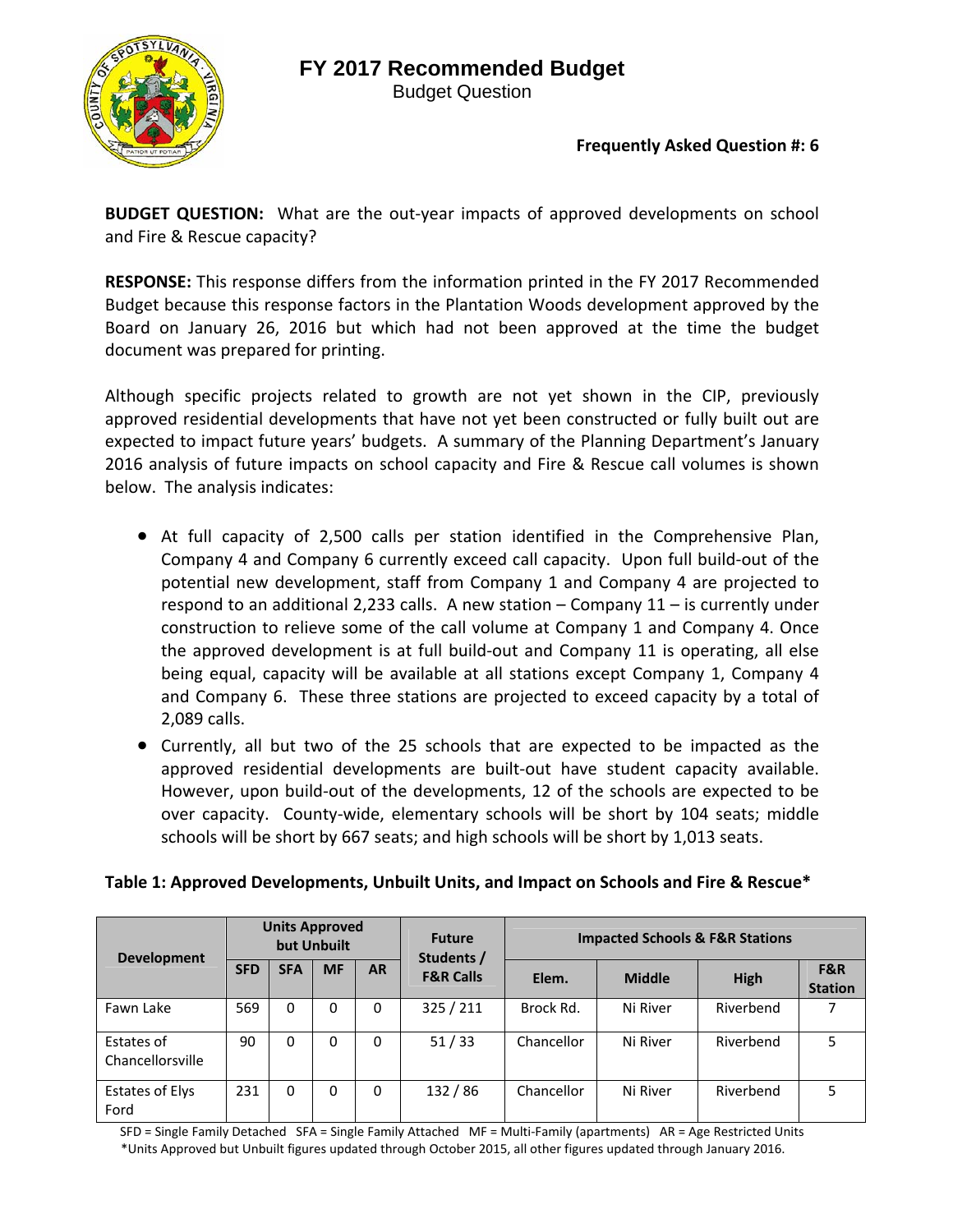Budget Question

### **Table 1: Approved Developments, Unbuilt Units, and Impact on Schools and Fire & Rescue\* (Continued)**

|                                  |             | <b>Units Approved</b><br>but Unbuilt |                  |             | <b>Future</b>                      | <b>Impacted Schools &amp; F&amp;R Stations</b> |                    |              |                         |
|----------------------------------|-------------|--------------------------------------|------------------|-------------|------------------------------------|------------------------------------------------|--------------------|--------------|-------------------------|
| <b>Development</b>               | <b>SFD</b>  | <b>SFA</b>                           | <b>MF</b>        | <b>AR</b>   | Students /<br><b>F&amp;R Calls</b> | Elem.                                          | <b>Middle</b>      | High         | F&R<br><b>Station</b>   |
| Saw Hill                         | 71          | 0                                    | $\Omega$         | $\mathbf 0$ | 40/26                              | Wilderness                                     | Ni River           | Riverbend    | 5                       |
| Pelhams East                     | 43          | 0                                    | 0                | $\mathbf 0$ | 25/16                              | Lee Hill /<br>Cedar<br>Forest                  | Thornburg          | Massaponax   | 4                       |
| Whitehall                        | 60          | 0                                    | $\boldsymbol{0}$ | 0           | 34/22                              | Brock Rd.                                      | Ni River           | Riverbend    | $\overline{7}$          |
| Tanglewood<br>Estates            | 19          | 0                                    | $\mathbf 0$      | $\mathbf 0$ | 10/7                               | Riverview                                      | Thornburg          | Massaponax   | 8                       |
| Estates at<br>Kingswood          | 35          | 0                                    | $\mathbf 0$      | $\mathbf 0$ | 20/13                              | <b>Battlefield</b>                             | Chancellor         | Chancellor   | 6                       |
| Pamunkey Point                   | 21          | 0                                    | $\Omega$         | $\mathbf 0$ | 12/8                               | Livingston                                     | Post Oak           | Spotsylvania | 9                       |
| Lee's Parke                      | 586         | $\mathbf 0$                          | $\mathbf 0$      | 227         | 389 / 258                          | Parkside                                       | Spotsylvania       | Courtland    | 1, 4, 8                 |
| Sunrise Bay                      | 36          | 0                                    | $\Omega$         | $\Omega$    | 21/13                              | Livingston                                     | Post Oaks          | Spotsylvania | 9                       |
| Regency at<br>Chancellorsville   | $\mathbf 0$ | 0                                    | $\mathbf 0$      | 189         | 0/34                               | n/a                                            | n/a                | n/a          | 5                       |
| Glenhaven/River<br>Glen          | 43          | 0                                    | $\Omega$         | 0           | 25/16                              | Chancellor                                     | Chancellor         | Riverbend    | 5                       |
| Reserve at<br>Chancellorsville   | 122         | 0                                    | $\Omega$         | $\mathbf 0$ | 69/45                              | Chancellor                                     | Chancellor         | Riverbend    | 5                       |
| Lafayette<br>Crossing            | 21          | $\mathbf 0$                          | $\mathbf 0$      | 0           | 12/6                               | Spotswood                                      | <b>Battlefield</b> | Massaponax   | 4                       |
| <b>Mallard Landing</b>           | 130         | 0                                    | $\Omega$         | $\mathbf 0$ | 76 / 38                            | Cedar<br>Forest                                | Freedom            | Massaponax   | $\overline{4}$          |
| Spring Arbor                     | 61          | 0                                    | $\mathbf 0$      | 0           | 0/11                               | n/a                                            | n/a                | n/a          | 6                       |
| Summerfield                      | 78          | 41                                   | $\Omega$         | 0           | 68/41                              | Spotswood                                      | Battlefield        | Chancellor   | $\overline{4}$          |
| Station Square /<br>Overlook Apt | $\mathbf 0$ | 0                                    | 340              | 0           | 62/62                              | Riverview                                      | Freedom            | Massaponax   | 4                       |
| Keswick                          | 150         | 90                                   | 240              | 184         | 182 / 159                          | R.E. Lee                                       | Spotsylvania       | Spotsylvania | $\mathbf{1}$            |
| Ni Village                       | $\mathbf 0$ | 164                                  | 773              | $\mathbf 0$ | 237 / 188                          | Riverview                                      | Spotsylvania       | Massaponax   | 8                       |
| Lakeside                         | $\mathbf 0$ | 83                                   | 0                | 0           | 48 / 24                            | Spotswood                                      | <b>Battlefield</b> | Massaponax   | $\overline{4}$          |
| <b>Brooks</b>                    | $\pmb{0}$   | 4                                    | $\mathbf 0$      | $\pmb{0}$   | 3/1                                | Cedar<br>Forest                                | Freedom            | Massaponax   | $\overline{\mathbf{4}}$ |
| Estates at Terry's<br>Run        | 10          | $\pmb{0}$                            | $\pmb{0}$        | $\pmb{0}$   | 6/4                                | Livingston                                     | Post Oak           | Spotsylvania | 9                       |
| Woods of<br>Catharpin            | 15          | $\pmb{0}$                            | 0                | 0           | 9/6                                | Wilderness                                     | Ni River           | Riverbend    | $\overline{2}$          |
| Spotsylvania<br>Courthouse Vil.  | 395         | 205                                  | 834              | 50          | 497 / 367                          | R.E. Lee/<br>Courtland                         | Spotsylvania       | Courtland    | $\mathbf 1$             |

SFD = Single Family Detached SFA = Single Family Attached MF = Multi‐Family (apartments) AR = Age Restricted Units \*Units Approved but Unbuilt figures updated through October 2015, all other figures updated through January 2016.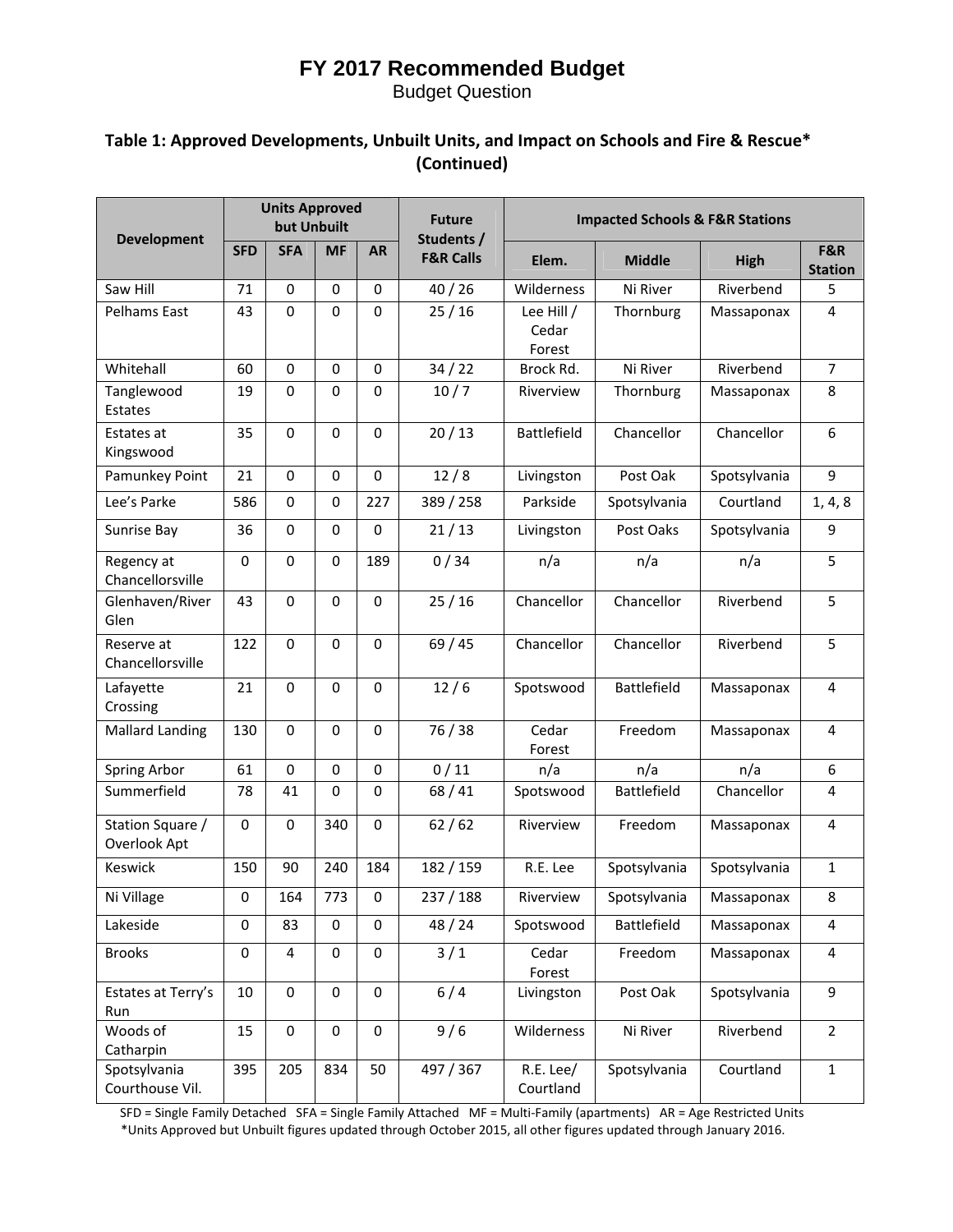Budget Question

### **Table 1: Approved Developments, Unbuilt Units, and Impact on Schools and Fire & Rescue\* (Continued)**

|                                 |             | <b>Units Approved</b><br>but Unbuilt |                    |             | <b>Future</b>                      | <b>Impacted Schools &amp; F&amp;R Stations</b> |               |              |                       |
|---------------------------------|-------------|--------------------------------------|--------------------|-------------|------------------------------------|------------------------------------------------|---------------|--------------|-----------------------|
| <b>Development</b>              | <b>SFD</b>  | <b>SFA</b>                           | <b>MF</b>          | <b>AR</b>   | Students /<br><b>F&amp;R Calls</b> | Elem.                                          | <b>Middle</b> | High         | F&R<br><b>Station</b> |
| Crossroads<br>Station           | $\mathbf 0$ | $\mathbf 0$                          | 610                | $\Omega$    | 112/111                            | Cedar<br>Forest                                | Freedom       | Massaponax   | 4                     |
| New Post                        | 219         | 104                                  | 102                | $\Omega$    | 200 / 130                          | Cedar<br>Forest                                | Freedom       | Massaponax   | $\overline{4}$        |
| Fortune's<br>Landing            | 49          | $\mathbf 0$                          | $\mathbf 0$        | $\Omega$    | 28/18                              | Wilderness                                     | Ni River      | Spotsylvania | 1, 5                  |
| <b>Silver Collection</b><br>Apt | $\mathbf 0$ | $\mathbf 0$                          | 274                | $\Omega$    | 51/50                              | Riverview                                      | Thornburg     | Massaponax   | 4                     |
| Villas at Harrison<br>Crossing  | $\mathbf 0$ | $\mathbf 0$                          | $\mathbf 0$        | 130         | 0/24                               | n/a                                            | n/a           | n/a          | 5                     |
| Heritage Woods                  | 697         | 180                                  | 183                | $\Omega$    | 537 / 344                          | Parkside                                       | Spotsylvania  | Courtland    | 1, 8                  |
| Ni River<br>Community<br>Church | 89          | $\Omega$                             | $\Omega$           | $\Omega$    | 51/33                              | Courtland                                      | Spotsylvania  | Courtland    | $\mathbf{1}$          |
| Southpoint<br>Landing           | $\mathbf 0$ | $\Omega$                             | 830                | $\mathbf 0$ | 152/151                            | Parkside                                       | Thornburg     | Massaponax   | $\overline{4}$        |
| Benchmark                       | 0           | 98                                   | $\mathbf 0$        | $\mathbf 0$ | 57/29                              | Lee Hill                                       | Thornburg     | Massaponax   | $\overline{4}$        |
| Legends of<br>Chancellorsville  | 218         | $\mathbf 0$                          | $\mathbf 0$        | $\mathbf 0$ | 124/81                             | Brock Rd./<br>Chancellor                       | Ni River      | Riverbend    | 5, 7                  |
| Wheatland                       | $\mathbf 0$ | 98                                   | $\mathbf 0$        | $\mathbf 0$ | 57/29                              | Lee Hill                                       | Thornburg     | Massaponax   | 4                     |
| <b>Thorburn Estates</b>         | 59          | $\mathbf 0$                          | $\mathbf 0$        | $\mathbf 0$ | 34/22                              | Wilderness                                     | Freedom       | Riverbend    | 10                    |
| Jackson Village                 | $\mathbf 0$ | 695                                  | 119<br>$\mathbf 0$ | 385         | 621/490                            | Lee Hill                                       | Thornburg     | Massaponax   | 4,8                   |
| Retreat at<br>Chancellorsville  | $\mathbf 0$ | $\mathbf 0$                          | $\mathbf 0$        | 192         | 0/35                               | n/a                                            | n/a           | n/a          | $\overline{2}$        |
| Alexander's<br>Crossing         | 518         | 971                                  | 888                | 230         | 1023 / 680                         | Riverview                                      | Thornburg     | Massponax    | 4/8                   |
| Avalon Woods                    | 98          | $\boldsymbol{0}$                     | 0                  | 0           | 56/36                              | Salem                                          | Chancellor    | Chancellor   | 6                     |
| Plantation<br>Woods             | 132         | $\mathbf 0$                          | $\pmb{0}$          | $\pmb{0}$   | 75 / 49                            | Courtland                                      | Spotsylvania  | Massponax    | $\mathbf 1$           |
| <b>Total</b>                    |             | 15,449                               |                    |             | 5,531 / 4,007                      |                                                |               |              |                       |

SFD = Single Family Detached SFA = Single Family Attached MF = Multi‐Family (apartments) AR = Age Restricted Units \*Units Approved but Unbuilt figures updated through October 2015, all other figures updated through January 2016.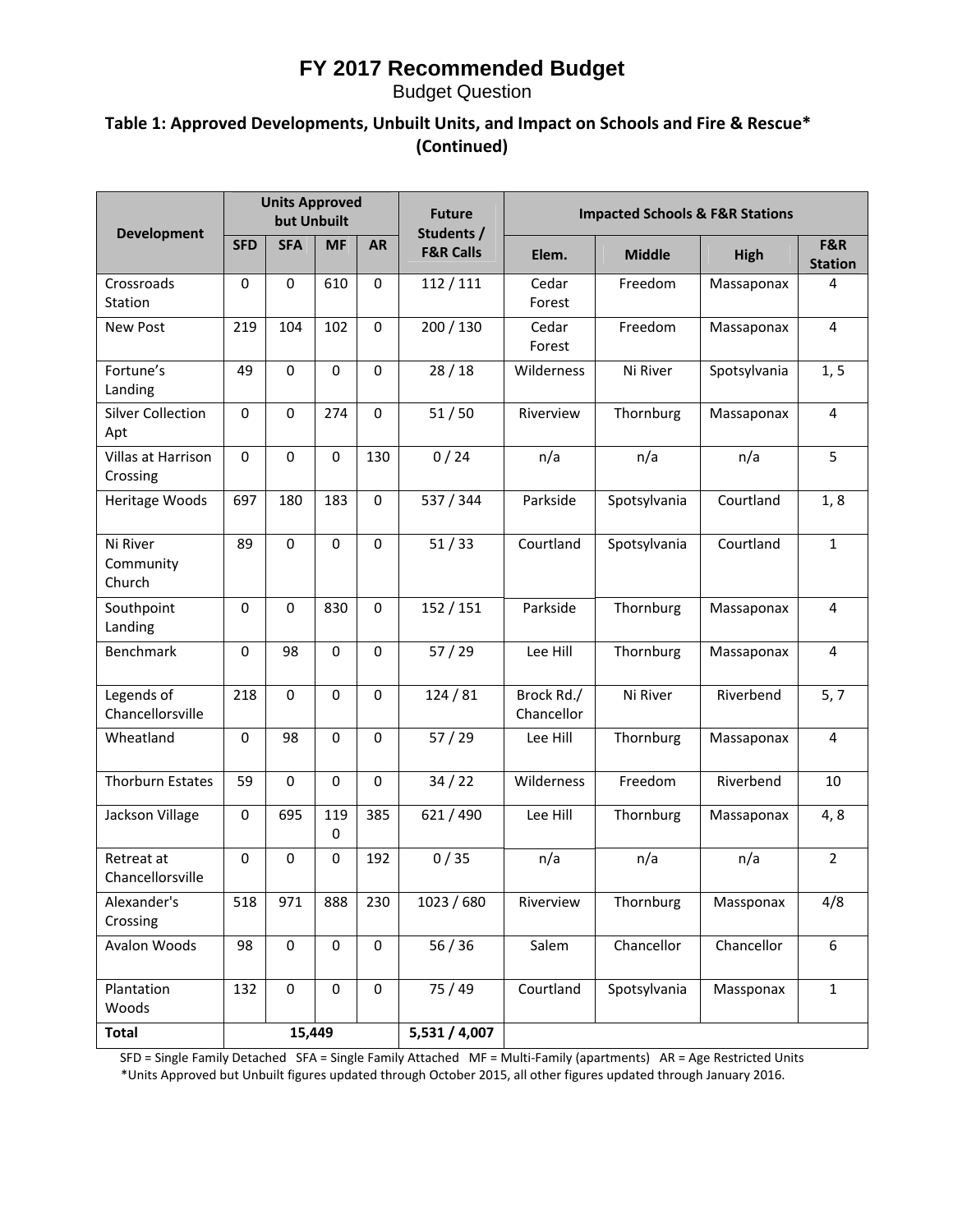Budget Question

### **Table 2: Approved Development Impact on School Capacity**

| <b>School</b>                | <b>Capacity</b> | 2015              | Anticipated<br><b>New</b> | Enroll. with<br><b>New</b> | <b>Seats Avail</b><br>w/New |
|------------------------------|-----------------|-------------------|---------------------------|----------------------------|-----------------------------|
|                              |                 | <b>Enrollment</b> | <b>Students</b>           | <b>Students</b>            | <b>Students</b>             |
| <b>Elementary</b>            |                 |                   |                           |                            |                             |
| <b>Battlefield</b>           | 833             | 645               | 9                         | 654                        | 179                         |
| <b>Brock Road</b>            | 907             | 693               | 190                       | 883                        | 24                          |
| <b>Cedar Forest</b>          | 936             | 727               | 201                       | 928                        | 8                           |
| Chancellor                   | 455             | 418               | 153                       | 571                        | $-116$                      |
| Courtland                    | 789             | 563               | 179                       | 742                        | 47                          |
| Lee Hill                     | 807             | 648               | 390                       | 1,038                      | $-231$                      |
| Livingston                   | 504             | 433               | 17                        | 450                        | 54                          |
| Parkside                     | 936             | 765               | 505                       | 1270                       | $-334$                      |
| Riverview                    | 907             | 696               | 701                       | 1397                       | $-490$                      |
| Robert E. Lee                | 585             | 519               | 210                       | 730                        | $-145$                      |
| Salem                        | 815             | 666               | 25                        | 691                        | 124                         |
| Spotswood                    | 641             | 528               | 65                        | 592                        | 49                          |
| Wilderness                   | 936             | 736               | 50                        | 786                        | 150                         |
| <b>Subtotal</b>              | 10,051          | 8,037             | 2,695                     | 10,732                     | $-681$                      |
| <b>Countywide Elementary</b> | 13,233          | 10,642            | 2,695                     | 13,337                     | $-104$                      |
|                              |                 |                   |                           |                            |                             |
| <b>Middle</b>                |                 |                   |                           |                            |                             |
| <b>Battlefield</b>           | 807             | 817               | 29                        | 846                        | $-39$                       |
| Chancellor                   | 857             | 825               | 40                        | 865                        | $-8$                        |
| Freedom                      | 948             | 824               | 105                       | 929                        | 19                          |
| Ni River                     | 774             | 745               | 169                       | 914                        | $-140$                      |
| Post Oak                     | 948             | 747               | 11                        | 758                        | 190                         |
| Spotsylvania                 | 907             | 800               | 441                       | 1,241                      | $-334$                      |
| Thornburg                    | 790             | 708               | 437                       | 1,145                      | $-355$                      |
| <b>Subtotal</b>              | 6,031           | 5,466             | 1,232                     | 6,698                      | $-667$                      |
| <b>Countywide Middle</b>     | 6,031           | 5,466             | 1,232                     | 6,698                      | $-667$                      |
|                              |                 |                   |                           |                            |                             |
| <b>High</b>                  |                 |                   |                           |                            |                             |
| Chancellor                   | 1,427           | 1,304             | 44                        | 1,348                      | 79                          |
| Courtland                    | 1,265           | 1,173             | 448                       | 1,621                      | $-356$                      |
| Massaponax                   | 1,830           | 1,964             | 764                       | 2,728                      | $-898$                      |
| Riverbend                    | 1,995           | 1,933             | 270                       | 2,203                      | $-208$                      |
| Spotsylvania                 | 1,611           | 1,163             | 78                        | 1,241                      | 370                         |
| <b>Subtotal</b>              | 8,128           | 7,537             | 1,604                     | 9,141                      | $-1,013$                    |
| <b>Countywide High</b>       | 8,218           | 7,570             | 1,604                     | 9,174                      | $-956$                      |